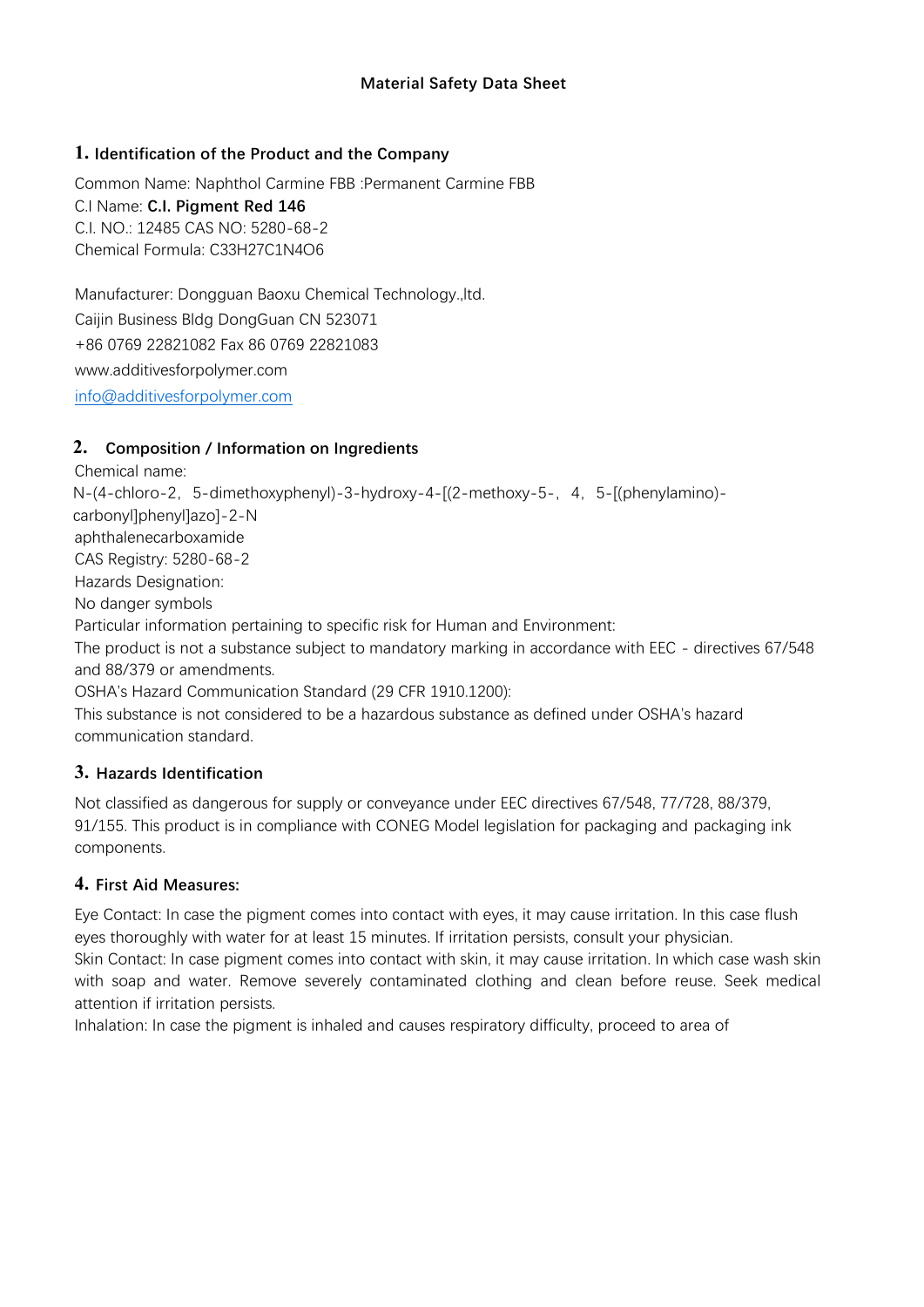fresh air. Get medical attention if necessary.

Ingestion: In case the pigment is ingested, it is not considered to be toxic. If swallowed, dilute with water and induce vomiting. Never give fluids or induce vomiting to an unconscious person or person having convulsions. Seek medical attention immediately this case.

### **5. Fire Fighting Measures**

Flammability Class: Not flammable

Extinguishing Medium: Carbon Dioxide, dry chemical or foam

Special Fire Fighting Procedures: Wear self-contained breathing apparatus and full protective equipment Unusual Fire / Explosion Hazards: Fire or excessive heat may produce hazardous decomposition products General Hazard: Improper handling of any finely divided organic pigment may lead to dust and cloud formation which may be an explosive hazard

# **6. Accidental Release Measures**

Respiratory Protection: Dust respirator Ventilation: Local exhaust or containment Hand protection: Rubber Hand Gloves recommended Eye Protection: Avoid Eye Contact, Safety Goggles recommended Body Protection: Impervious clothing Recommended personal protection in accordance with good industrial hygiene and safety practices

# **7. Handling and Storage**

Spill Procedure: Vacuum or use wet clean-up techniques and place recovered product in closable container. Waste Disposal Method: Disposal of this material must be made in accordance with Federal, State and Local regulations.

Storage Conditions: This product may ignite if exposed to open flames, sparks, static discharge or other sources or ignition.

# **8. Exposure Controls and Personal Protection**

Respiratory Protection: Dust respirator Ventilation: Local exhaust or containment Hand protection: Rubber Hand Gloves recommended Eye Protection: Avoid Eye Contact, Safety Goggles recommended Body Protection: Impervious clothing

# **9. Physical and Chemical Properties**

Appearance: Peachblow Powder Odor: Odorless pH: 5.5 Boiling point: N/A Melting Point: 318-322 Specific Gravity: 1.35-1.40 Solubility in Water: Insoluble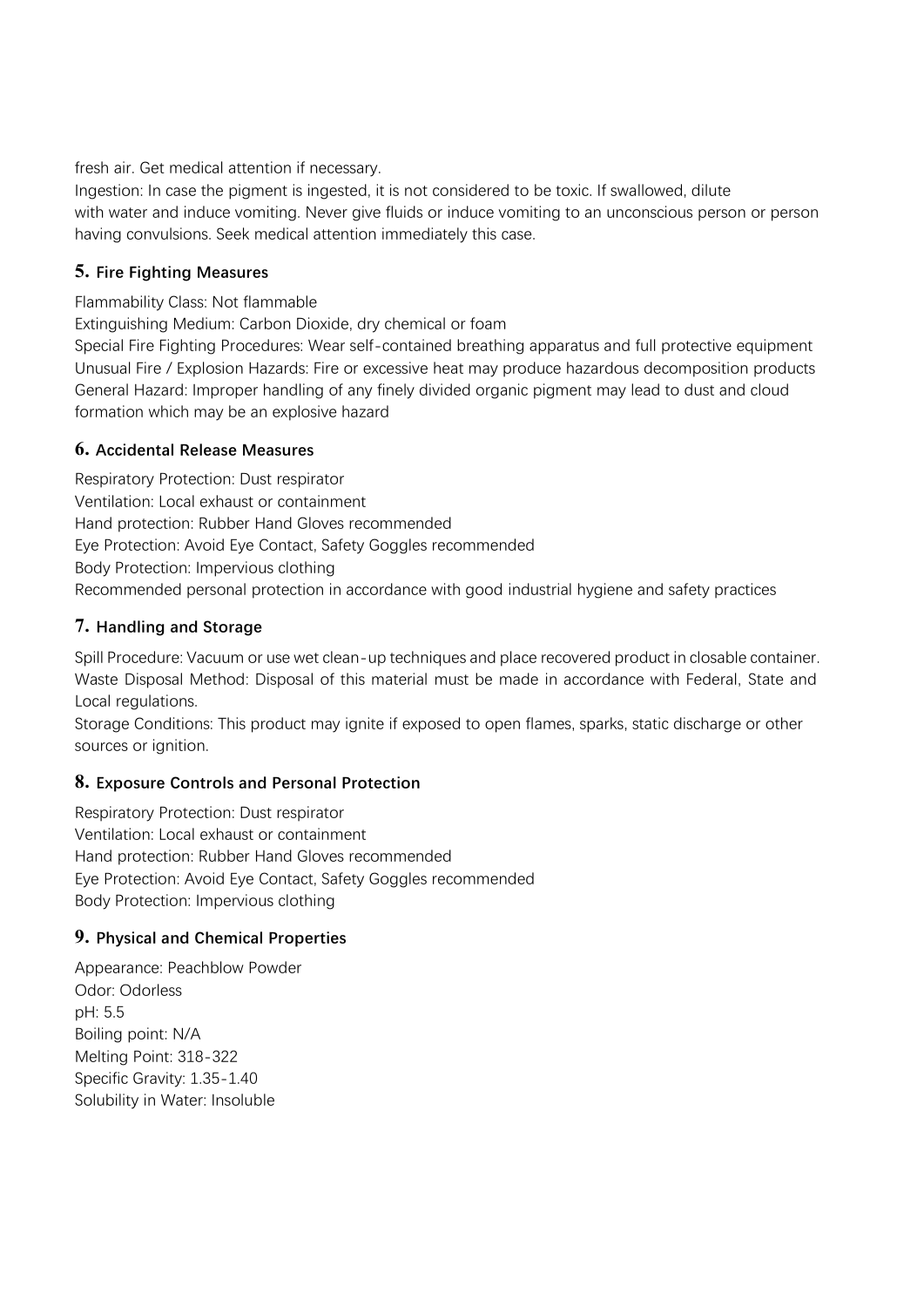## **10. Stability and Reactivity**

This product is a stable compound under normal storage conditions and hazardous polymerization will not occur.

## **11. Toxicological Information**

Toxicological Test Data: Based upon industry-wide experience and published toxicological studies, organic pigments in general are considered to be practically non-toxic.

Effect of Exposure: Acute: Low order of toxicity on single exposure. This product has reported an acute oral LD50 Value of 50mg/kg or greater in rates.

Chronic: No carcinogenic effects observed on prolonged exposure in animal studies.

## **12. Ecological Information**

Being chemically inert and practically insoluble in water, organic pigments are not environmentally hazardous.They may be virtually removed from wastewater mechanically in suitable effluent treatment plants. Organic pigments have minimal bioaccumulation and bioavailability characteristics. Therefore, they are not biodegradable and retained in soil or water.

## **13. Waste Disposal**

Dispose (dump or incinerate) in accordance with applicable federal, state and local regulations.

#### **14. Transport information**

D O T. Shipping Name (49 CFR 172.101-102): None D O T. Hazard Class (49 CFR 172.101-102): None D O T. Label: None Land transport ADR/RID/GGVS/GGVE UN - No : None / Not Regulated Sea transport IMDG/GGVSee UN - No : None / Not Regulated Air transport TCAO/TATA UN-ID No : None / Not Regulated This product is not classified as dangerous under the relevant EU directives and DOT regulations. Thus, it is not hazardous under transport regulations

# **15. Regulatory information**

OSHA Hazard Communication Standard: This product is not considered to be a hazardous substance under OSHA's Federal Hazard Communication Standard 29 CFR 1910.1200. Toxic Substance Control Act (TSCA): All of the ingredients of this material have been reported to the U.S. EPA and are included in the TSCA Chemical inventory. SARA Title III: